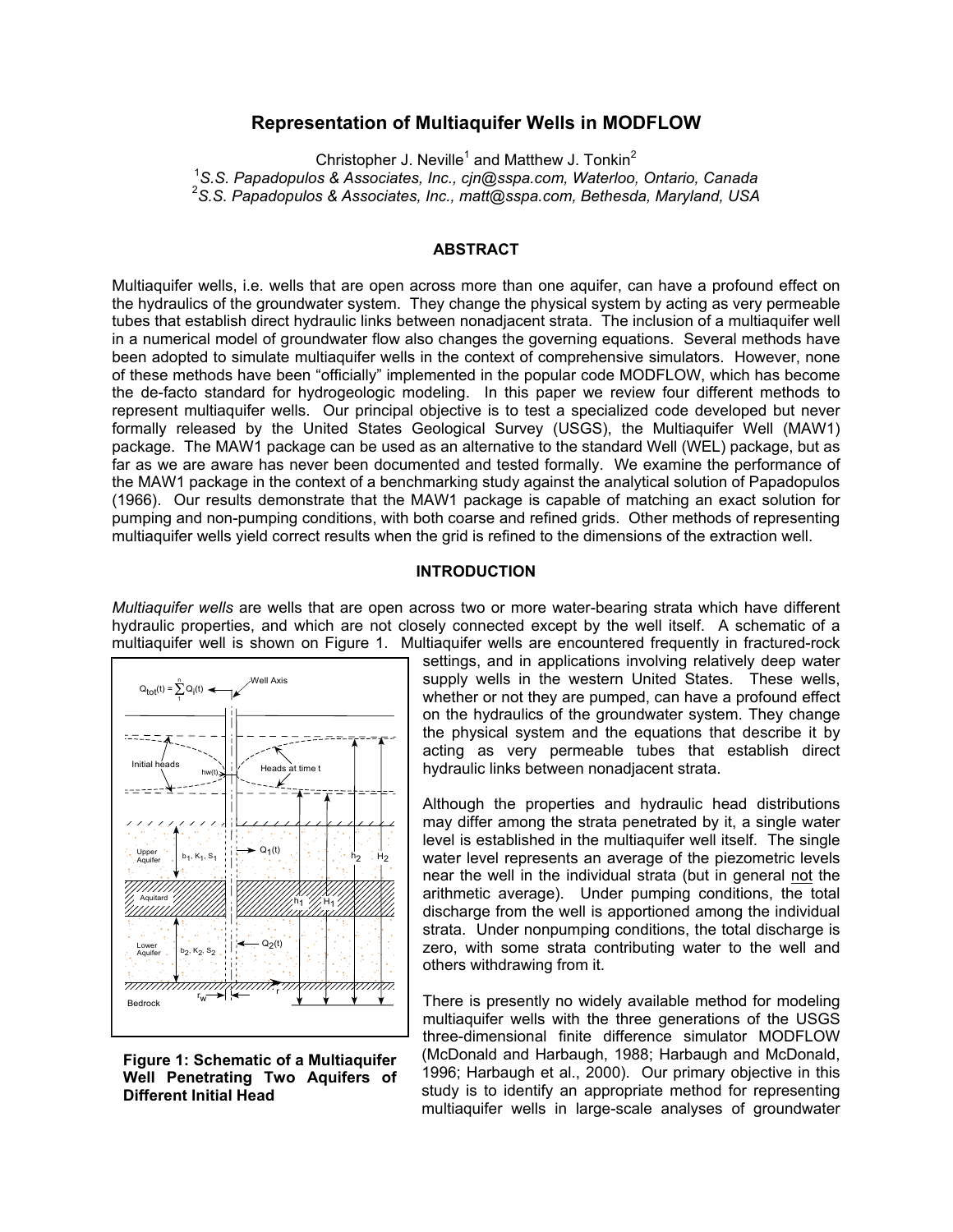flow developed with MODFLOW. We begin by describing four different methods available to represent multiaquifer wells. We then evaluate the performance of these methods in the context of two benchmark examples. Our evaluations include the examination of specialized code developed but never formally released by the United States Geological Survey (USGS), the Multiaquifer Well (MAW1) package. The MAW1 package can be used as an alternative to the standard well package (WEL), but as far as we are aware has never been documented and formally tested. Our testing consists of comparing the results of transient numerical solutions with the analytical solution of Papadopulos (1966). We examine the case of a single well under pumping and nonpumping conditions, with a coarse, uniformly spaced finite-difference grid and a refined grid.

# **APPROACHES FOR MODELING MULTIAQUIFER WELLS**

No particular method for modeling multiaquifer wells in regional-scale MODFLOW models has been presented in the literature. In this study we examine four approaches that we have either implemented ourselves or been introduced to:

- 1. Conventional application of the MODFLOW WEL package;
- 2. Modified application of the MODFLOW WEL package: "High  $K_v$  in Wellblock";
- 3. MODFLOW Multiaquifer well package (MAW1); and
- 4. MODFLOW-Surfact Fractured Well Package (FWL4).

# **Approach #1: Conventional Application of the MODFLOW WEL Package**

The first approach for modeling multiaquifer wells consists of a straightforward application of the MODFLOW WEL package. Approach #1 is shown schematically on Figure 2. The multiaquifer well is simply replaced by a conventional discharge-controlled well in each of the permeable strata it penetrates. With this approach we must allocate *a-priori* the total discharge rate among the individual strata. The simplest allocation procedure is transmissivity-weighting:

$$
Q_{j,i,k} = \frac{T_{j,i,k}}{\sum_{k=1}^{ML} T_{j,i,k}} Q_{TOT}
$$

where  $Q_{i,j,k}$  is the specified discharge,  $T_{i,j,k}$  is the transmissivity of each stratum penetrated by the well,



Figure 2: Representation of a Multiaquifer multiaquifer well. **Well Using The MODFLOW WEL Package** 

and  $Q_{TOT}$  is the total discharge rate from the well.

Approach #1 is strictly correct only if flow is steady and purely radial in each stratum, and there is no vertical flow along the wellbore. This vertical flow may be important so there is no guarantee that this discharge allocation is appropriate. This approach has the further defect that it cannot be used to determine the pumping level in the multiaquifer well. MODFLOW calculates a piezometric level in each stratum, and it is up to the modeler to develop an ad-hoc approach for averaging the individual levels, and correcting for head losses associated with converging flow in the wellblock itself. Several corrections for converging flow have been developed but we are not aware of any published approach to estimate the transient level in a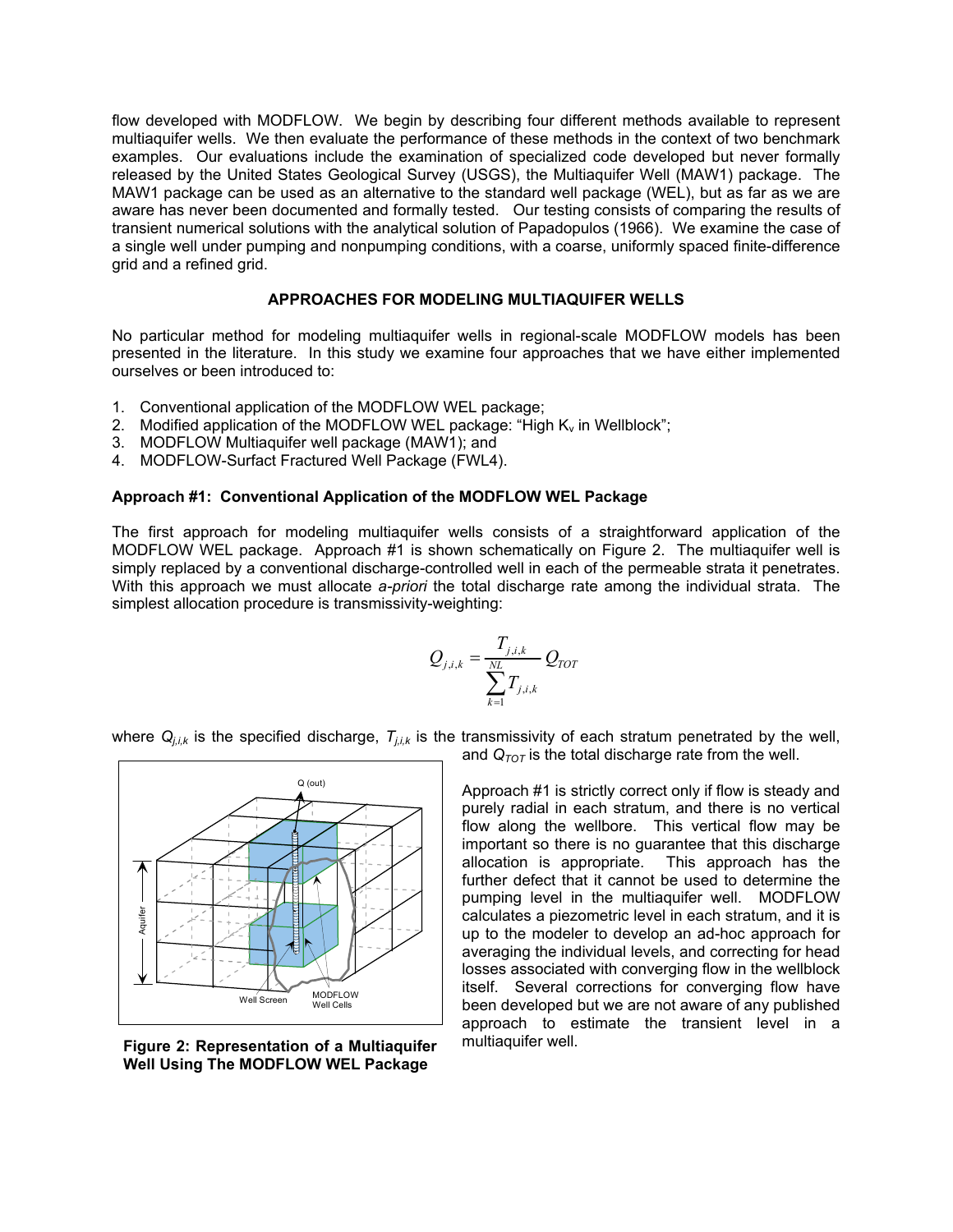### Approach #2: "High K<sub>v</sub> in Wellblock"

The second approach consists of a modification of the first approach, again using the MODFLOW WEL package. Either the lowermost or uppermost stratum penetrated by the multiaquifer well is modeled as a conventional discharge-controlled well, with this cell assigned the total discharge rate. Connection along



**Figure 3: Representation of a Multiaquifer Well Using the "High Kv in Wellblock" Approach** 

the wellbore is established by assigning very high vertical hydraulic conductivities to the cells along the column penetrated by the multiaquifer well. We call this method the "High  $K_v$  in Wellblock" approach. The approach is illustrated on Figure 3.

This approach does not require that flow in the vicinity of the well be purely radial and it can accommodate vertical flow along the wellbore. Furthermore, it does not require assumptions regarding the pumping level in the well, or the allocation of the total discharge among the strata penetrated by the well. Both the pumping level and allocation of flow are determined as part of the solution.

In the context of this method, it is not immediately obvious what constitutes a "high" vertical hydraulic conductivity. We can only estimate the appropriate vertical hydraulic conductivity in the limiting case as the size of the wellblock approaches the physical

dimensions of the wellbore. For this case, the conductivity of the wellbore itself can be estimated from Hagen-Poiseuille pipe flow theory (Reilly et al., 1989):

$$
K_{pipe} = \frac{\rho g}{\mu} \frac{r_w^2}{8}
$$

where  $\rho$  and  $\mu$  are the density and dynamic viscosity of water, *g* is the acceleration due to gravity, and  $r_w$ is the radius of the well screen. For a 12-inch diameter well, the effective conductivity of the well is about 8  $\times$  10<sup>9</sup> ft/day. In practice, Approach #2 is not completely straightforward. It is not always feasible to specify a vertical hydraulic conductivity that is that high, because too great a contrast with respect to the properties of neighboring cells may lead to convergence problems. In practice it is sufficient to specify a vertical conductivity that is sufficiently high to ensure that the head is uniform along the wellbore.

# **Approach #3: MODFLOW Multiaquifer Well (MAW1) Package**

The third approach we consider is the MAW1 package developed for MODFLOW by the United States Geological Survey. McDonald (1986) presents a preliminary description of the MAW1 package. The MAW1 package was coded by M.G. McDonald but has never been released formally by the USGS, and as far as we are aware there is no documentation. Our copy of the code included notes prepared by A.W. Harbaugh of the Reston, Virginia office. These notes indicate that the MAW1 package has been used for several project-specific applications within the USGS. R.M. Yager of the Ithaca, New York office generously provided us with a draft description of the package that he prepared for an application in the Hueco Bolson, New Mexico (Yager, personal communication 2001).

The MAW1 package is based on the formulation for finite-difference modeling described by Bennett et al. (1982). Bennett and his co-researchers implemented the approach in the direct predecessor to MODFLOW, the three-dimensional simulator of Trescott (1975) and Trescott and Larson (1976). The hydraulics of a multiaquifer well incorporated in the MAW1 package is shown schematically on Figure 4.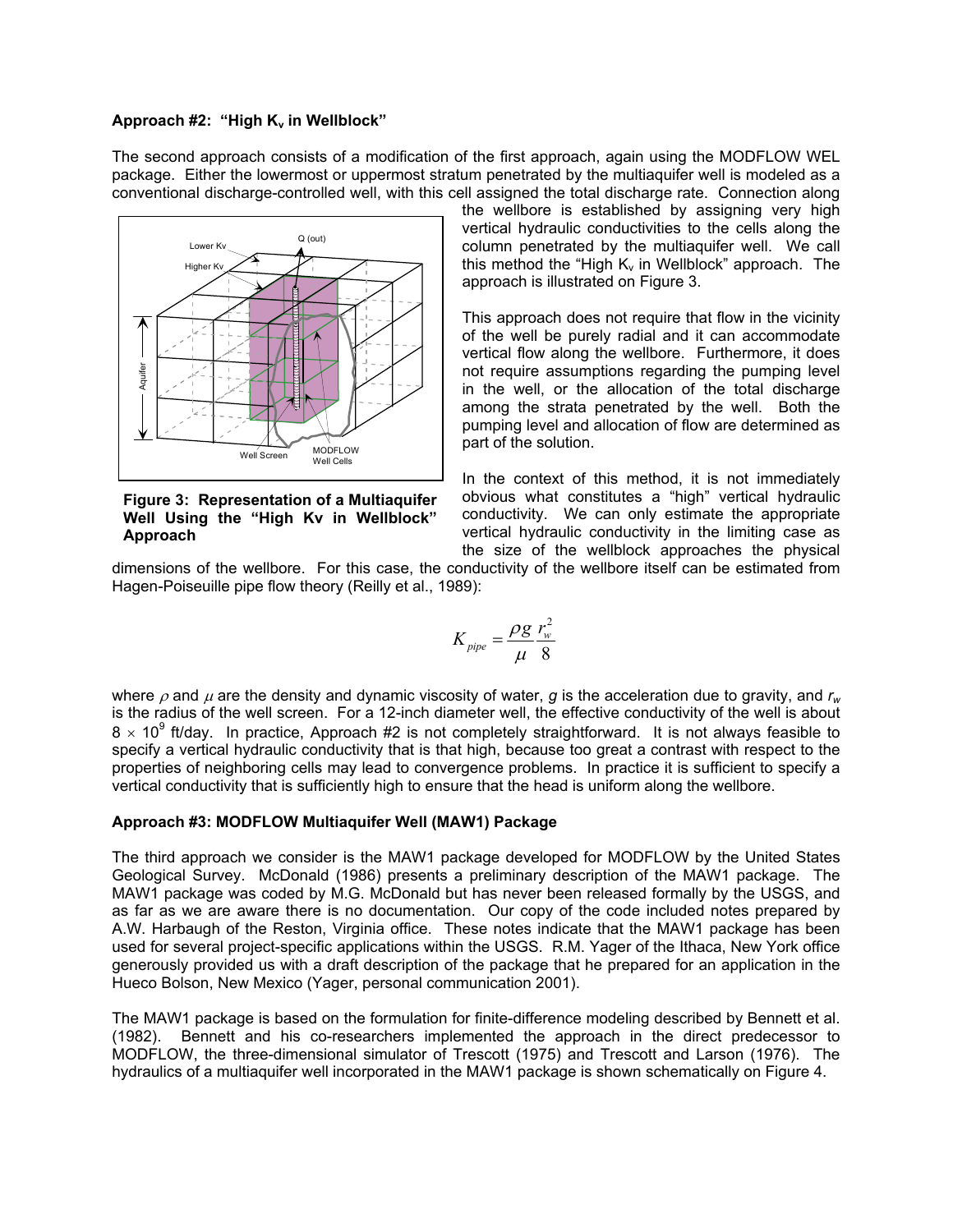

### **Figure 4: Representation of Multiaquifer Well Using The MODFLOW MAW1 Package**

The MAW1 package solves (by iteration) first for the head in the multiaquifer well using the relation:



where  $h_{i,k}$  is the head in the cell containing the well,  $r_w$ is the radius of the well, and  $r_{\text{eff}}$  is the effective radius of the wellbore. The effective radius of the wellbore is defined as the radial distance from the center of the pumping well where the head would match the modelcalculated head. Several researchers have presented approximations for the effective radius of the wellbore. For a square grid with isotropic horizontal hydraulic conductivity, Peaceman (1983) developed the following expression:

$$
r_{\text{eff}} = 0.198 \Delta x
$$

This is similar to other expressions in the literature. For example, the leading coefficient in approximations presented by Herbert and Rushton (1966) and Prickett (1967) is 0.208, a difference of only 5%. The formulae presented by Peaceman (1983) are developed for the

case of regular grid spacing, but can accommodate both square and rectangular grid blocks and a uniform anisotropy of the horizontal hydraulic conductivity. After the water level in the well has been solved for each time step, the flow in each layer penetrated by the well is calculated by substituting into:

$$
Q_{j,i,b} = \frac{2\pi T_{j,i,b}}{\ln\left(\frac{r_{\text{eff}}}{r_w}\right)} \left(h_{j,i,b} - h_w\right)
$$

As a check on the solution, the total discharge from the well must be equal to the sum of the discharges of the individual flows. That is,

$$
Q_{TOT} = \sum_{b=m}^{n} Q_{j,i,b}
$$

These relations hold whether the total discharge from the well is positive (injection), negative (extraction), or zero (a "passive" open hole).

The theory of the MAW1 package is formulated for a single well located exactly at the center of a grid block, in a model utilizing a uniform grid spacing where radial symmetry is not disturbed by heterogeneity or hydrologic boundaries. Although the assumptions of the conceptual model are rarely satisfied in practice, deviations from them tend not to limit the applicability of the method. Bennett et al. (1982) indicate that although complex cases may present difficulties, "ignoring the effects of multiaquifer wells in a simulation will inevitably produce erroneous results."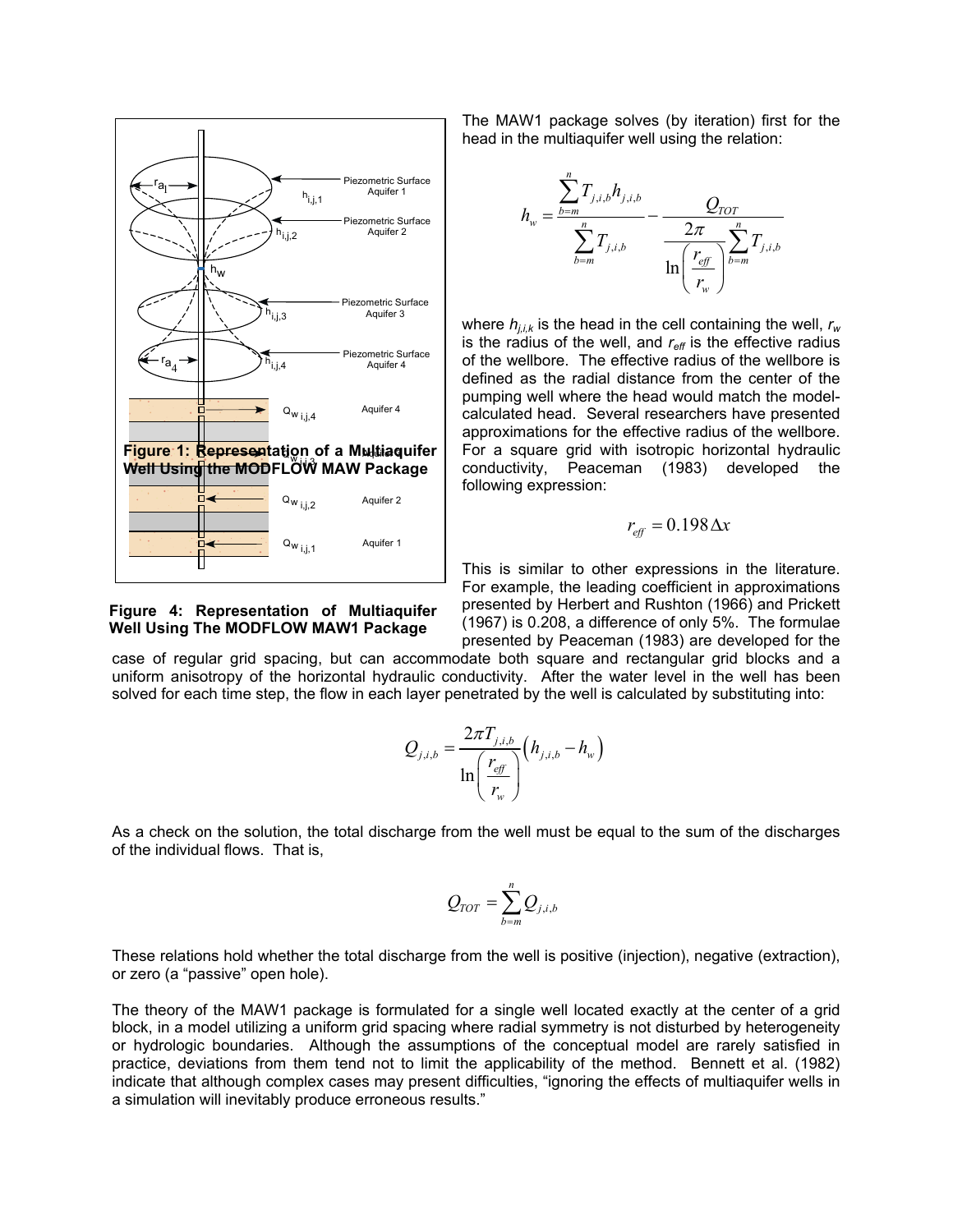### **Approach #4: MODFLOW-Surfact Fracture Well (FWL4) Package**





**Figure 5: Representation of a Multiaquifer Well Using the MODFLOW-Surfact Fracture-Well (FWL4) Package** 

Surfact (HydroGeoLogic, Inc., 2001). The documentation of the FWL4 package is brief, and indicates that the theory and implementation are described in Sudicky et al. (1998). Sudicky et al. describe an approach for incorporating wells in a finite-element model using one-dimensional line elements (similar to the representation of discrete fractures in twodimensional finite-element models, hence the name of the package). Their approach is shown schematically on Figure 5. The documentation of the FWL4 package does not describe how Sudicky et al.'s approach is adapted to the block-centered finite-difference formulation of MODFLOW. In the finite element formulation, the nodes of the well element are aligned with the nodes of the finite elements that abut it. We presume that in a MODFLOW model, the well is assumed to be located at the center of the grid block and is superimposed on the corresponding nodes of the grid block.

The FWL4 package requires as input a "well factor", FCONST and the radius of the well. The product of the FCONST and the square of the well radius yields the effective conductivity of the well.

#### **BENCHMARK PROBLEMS**

To evaluate the performance of the different approaches for modeling multiaquifer wells, we compare simulation results with analytical solutions given by Papadopulos (1966) for a well open to two aquifers.



**Figure 6: Definition Sketch For** model boundaries. **Benchmark Problems** 

The benchmarking approach is adapted directly from Bennett et al. (1982). A sketch of the benchmark problem is shown on Figure 6. The problem starts with a different uniform head in each aquifer: these are designated by  $h_1$  (lower aquifer) and  $h_2$  (upper aquifer) in Figure 6. At time zero, a well is installed that connects the two aquifers. In the first problem, we consider a well that pumps at a total rate of 62,840  $ft<sup>3</sup>/day$ . In the second problem, we consider a well that does not pump at all.

The analytical solution assumes that the aquifers are each homogeneous and isotropic, and are separated by an impermeable layer. It further assumes that the system is infinite in extent. In the numerical models the infinite aquifers are represented by square layers that are 47,000 ft on a side. No-flow boundary conditions are imposed along each face of the model. To exclude the effects of the lateral boundaries in the numerical simulations, we consider only results from times before the head changes have propagated to the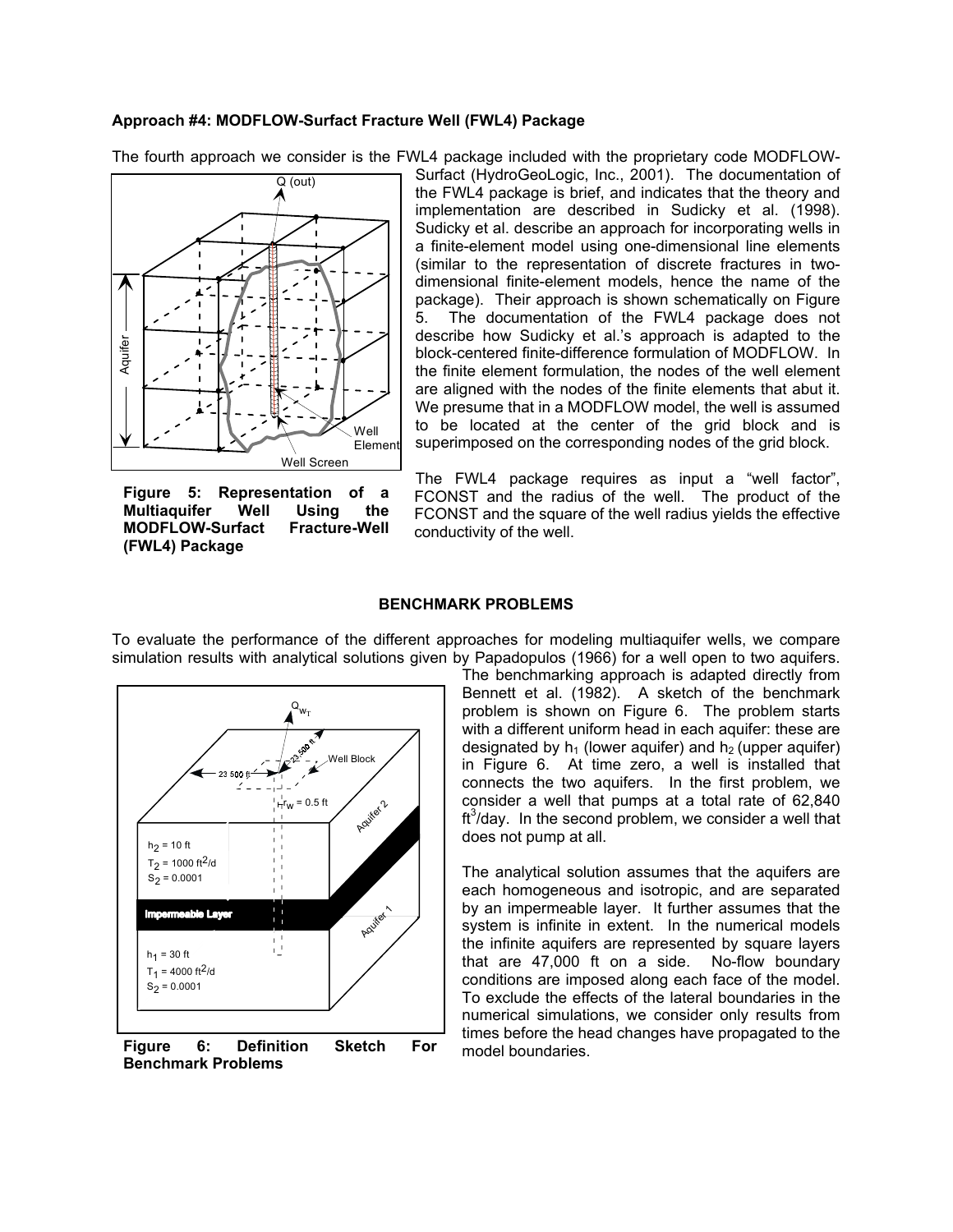# **RESULTS AND DISCUSSIONS**

# **Case 1: Full Pumping, Coarse Grid**

The results of simulations of full pumping with the coarse, uniformly spaced finite-difference grid are shown on Figure 7. The "standard" application of the MODFLOW WEL package yields two water levels in the multiaquifer well, one for each of the penetrated strata. The results for either aquifer bear little resemblance to the analytical solution. Better results cannot be expected by applying a correction to the individual levels to account for the relatively large size of the wellblock, because the heads in the upper aquifer become very low. The results with the "High Kv in Wellblock" and the FWL4 package are essentially identical, with neither approach coming close to the exact solution. The results with the MAW1 package are in excellent agreement with the analytical results, even for this coarse spatial discretization.



**Figure 7: Water Levels in the Pumping Well: Uniform Grid** 



**Figure 8: Flux Distribution Between Transmissive Layers: Uniform Grid** 

The calculated discharges from the two aquifers are plotted on Figure 8. In contrast with the FWL4 package, the discharge allocation calculated by the MAW1 package matches the analytical results very closely. It is important to note how different the flow allocation is from the simple transmissivity-weighting adopted for the Well package. Using transmissivity-weighting, we predict that 80% of the total well discharge will come from the more transmissive lower aquifer. In fact, the allocation is about 95%, and in fact the flow from the upper aquifer is initially negative, indicating here that at early time, water flows up the borehole and into the upper aquifer, rather than discharging from it.

# **Case 2: Full Pumping, Refined Grid**

The results of simulations of full pumping with the refined finite-difference grid are shown on Figure 9. We see that grid refinement has not improved the results from the standard WEL package simulation. The water level in the lower aquifer begins to approach the exact solution, but the water level in the upper aquifer declines drastically. The results with the high Kv and the FWL4 packages are again very similar, with both approaching the exact results. The MAW1 package again yields an excellent match to the analytical solution.

The calculated discharges from the two aquifers are plotted on Figure 10. Both the MAW1 and the FWL4 packages yield nearly exact flows from the two aquifers.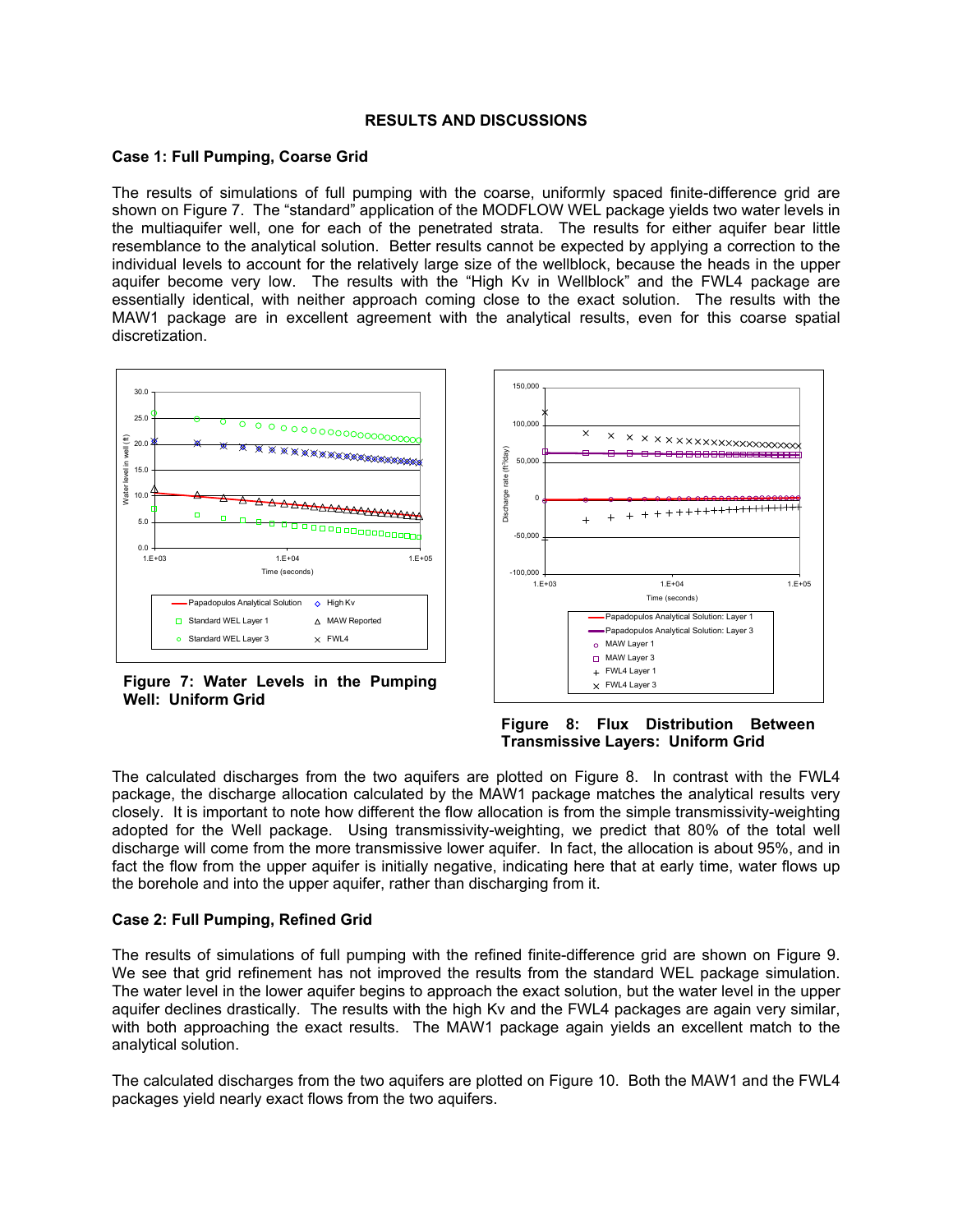

# **Figure 9: Water Levels in The Pumping** Well: Refined Grid **Figure 10: Flux Distribution Between**



**Transmissive Layers: Refined Grid** 

### **Case 3: No Pumping, Coarse Grid**

The results of simulations with zero net pumping and the coarse finite-difference grid are shown on Figure 11. The analytical solution predicts a quasi-steady water level in the well at about 25.5 ft, or 4.5 ft below the initial head in the lower aquifer, and 14.5 ft above the initial head in the upper aquifer. For this case, only the MAW1 package matches the analytical solution. The results with the "High Kv in Wellblock"

approach the analytical results only towards late time. The head in the well reported by the FWL4 package remains constant at the initial head in the



**Figure 11: Water Levels in the Pumping**



Well: Uniform Grid **Figure 12: Flux Distribution Between Transmissive Layers: Uniform Grid** 

lower aquifer. It is important to note that the

MODFLOW WEL package cannot be used to simulate this problem. If the total discharge from a well is zero, then it is excluded from the model. The calculated discharges from the two aquifers are plotted on Figure 12. The MAW1 package yields nearly exact flows from the upper and lower aquifers. However, the FWL4 package predicts that there is essentially no flow between the two aquifers.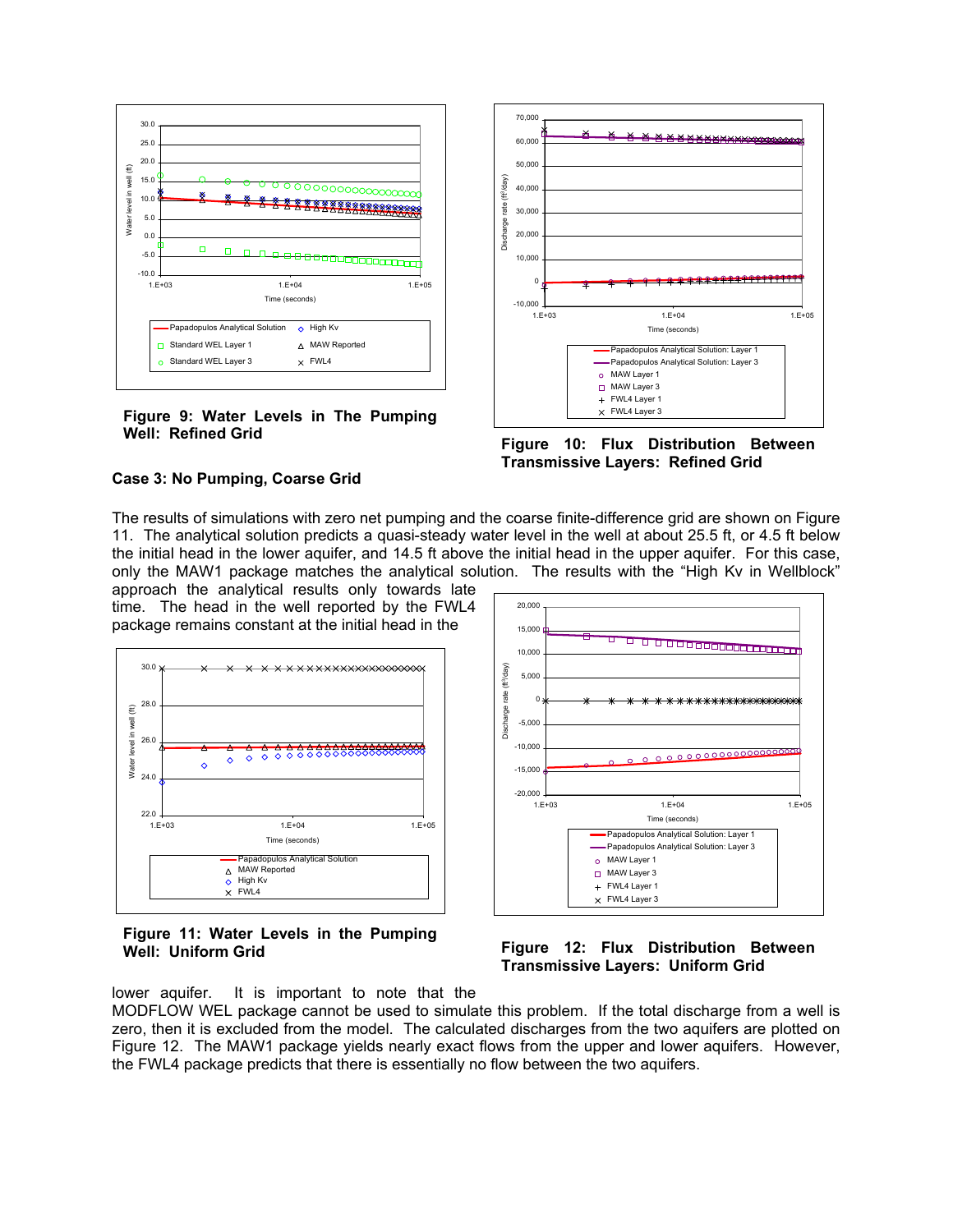



**Figure 13: Water Levels in the Pumping Well: Refined Grid** 



**Figure 14: Flux Distribution Between Transmissive Layers: Refined Grid** 

The results of simulations with zero net pumping and the refined model grid are shown on Figure 13. The FWL4 package matches the analytical solution almost exactly. The MAW1 agrees closely, particularly at later times. The high Kv in the wellblock approach yields a slight under prediction of the water level in the well. We have conducted additional numerical experiments, and observed that the results with the high Kv approach are very close to the analytical solution when the dimensions of the wellblock are equal to the effective radius of the well. In this application, the required wellblock dimension is 2.525 ft (=  $0.198^{-1} r_w$ ).

The calculated discharges from the two aquifers are plotted on Figure 14. The results calculated with the FWL4 package match the analytical results very closely. The MAW1 results are also very close. It is interesting to note the magnitude of the flows between the two aquifers. After more than one day, the flow between the aquifers still exceeds  $10,000$  ft<sup>3</sup>/day (> 50 gpm). These results provide some insight into the important role that multiaquifer wells can play in redistributing water and solutes between strata that are otherwise isolated.

### **CONCLUSIONS**

- 1. Simulating multiaquifer wells by direct application of the MODFLOW WEL package may be inappropriate. The WEL package will in general yield different water levels in each stratum penetrated by the well, none of which will be a good approximation for the water level in the well. Our results further demonstrate that allocating well flows among the layers penetrated by a multiaquifer well may yield a completely incorrect distribution of discharge. In the case of a multiaquifer well with zero net discharge, the WEL package cannot be used.
- 2. The "High Kv in Wellblock" approach can be used to model a multiaquifer well provided that two important conditions are met. First, the vertical hydraulic conductivity specified for the well must be sufficiently high that there are effectively no vertical gradients in the wellblock. Second, the dimension of the wellblock must be similar to the actual dimensions of the well. Optimal results are obtained when the dimension of the wellblock is chosen so that its effective radius is equal to the radius of the well.
- 3. The MAW1 package yields excellent agreement to analytical solutions for pumping and non-pumping conditions. On the basis of our results, we conclude that the MAW1 correctly implements the theory of the multiaquifer well developed by Bennett et al. (1982), and that the package can be used with confidence. Results obtained with the MAW1 package appear relatively insensitive to grid refinement, suggesting that this is an ideal method for representing wells in relatively coarsely discretized regional models.